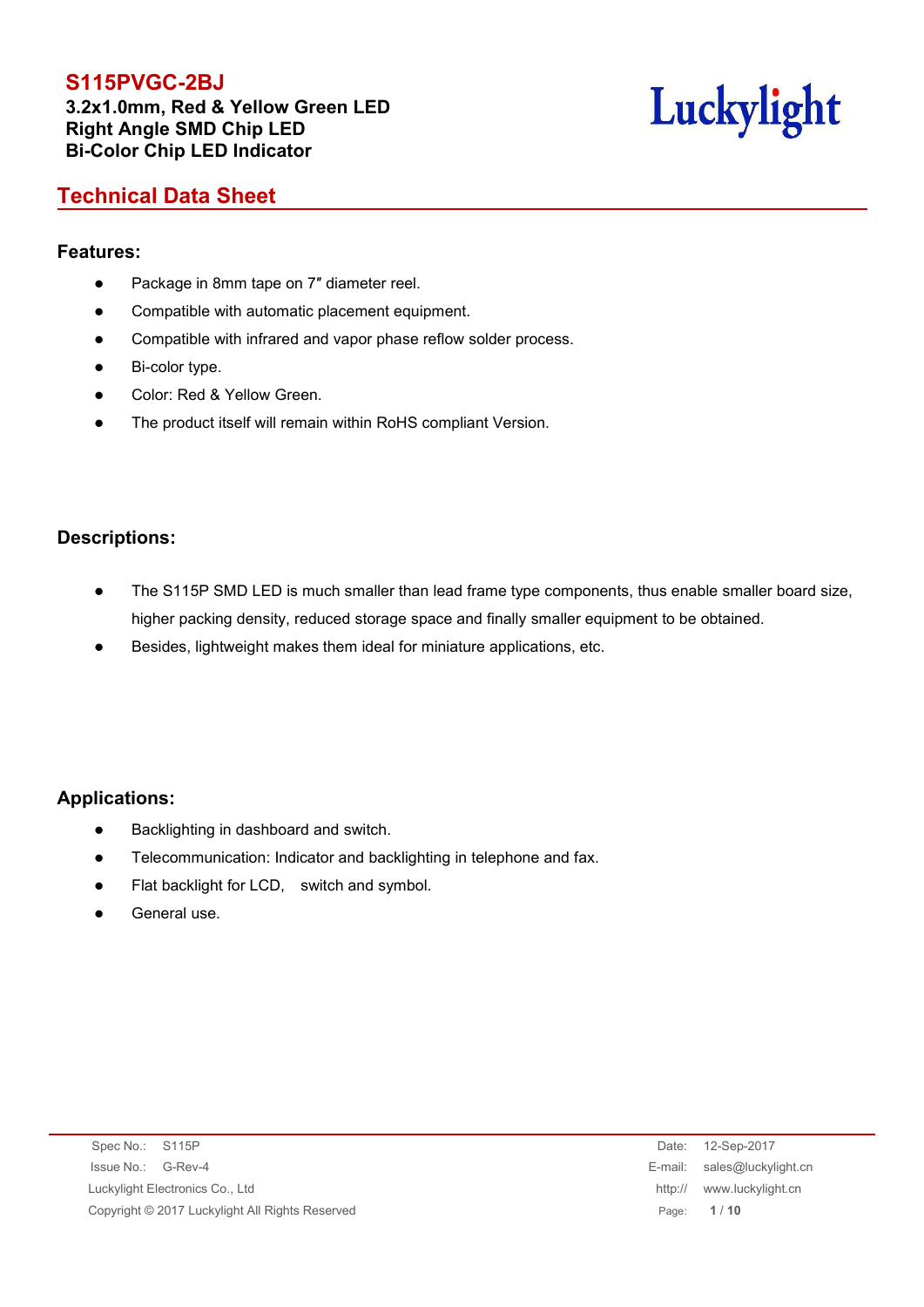**3.2x1.0mm, Red & Yellow Green LED**<br>
Right Angle SMD Chin LED<br>
Right Angle SMD Chin LED **Right Angle SMD Chip LED Bi-Color Chip LED Indicator**



## **Technical Data Sheet**

| Part No.     |   | <b>Emitting Color</b> | <b>Lens Color</b> |  |
|--------------|---|-----------------------|-------------------|--|
|              |   | Red                   |                   |  |
| S115PVGC-2BJ | G | Yellow Green          | Water Clear       |  |

#### **Package Dimension:**







**Recommended Soldering Pad Dimensions**





#### Notes:

1. All dimensions are in millimeters (inches).

2. Tolerance is  $\pm$  0.25 mm (.010") unless otherwise noted.

Spec No.: S115P Issue No.: G-Rev-4 Luckylight Electronics Co., Ltd. Copyright © 2017 Luckylight All Rights Reserved

| Date:   | 12-Sep-2017         |
|---------|---------------------|
| E-mail: | sales@luckylight.cn |
| http:// | www.luckylight.cn   |
| Page:   | 2/10                |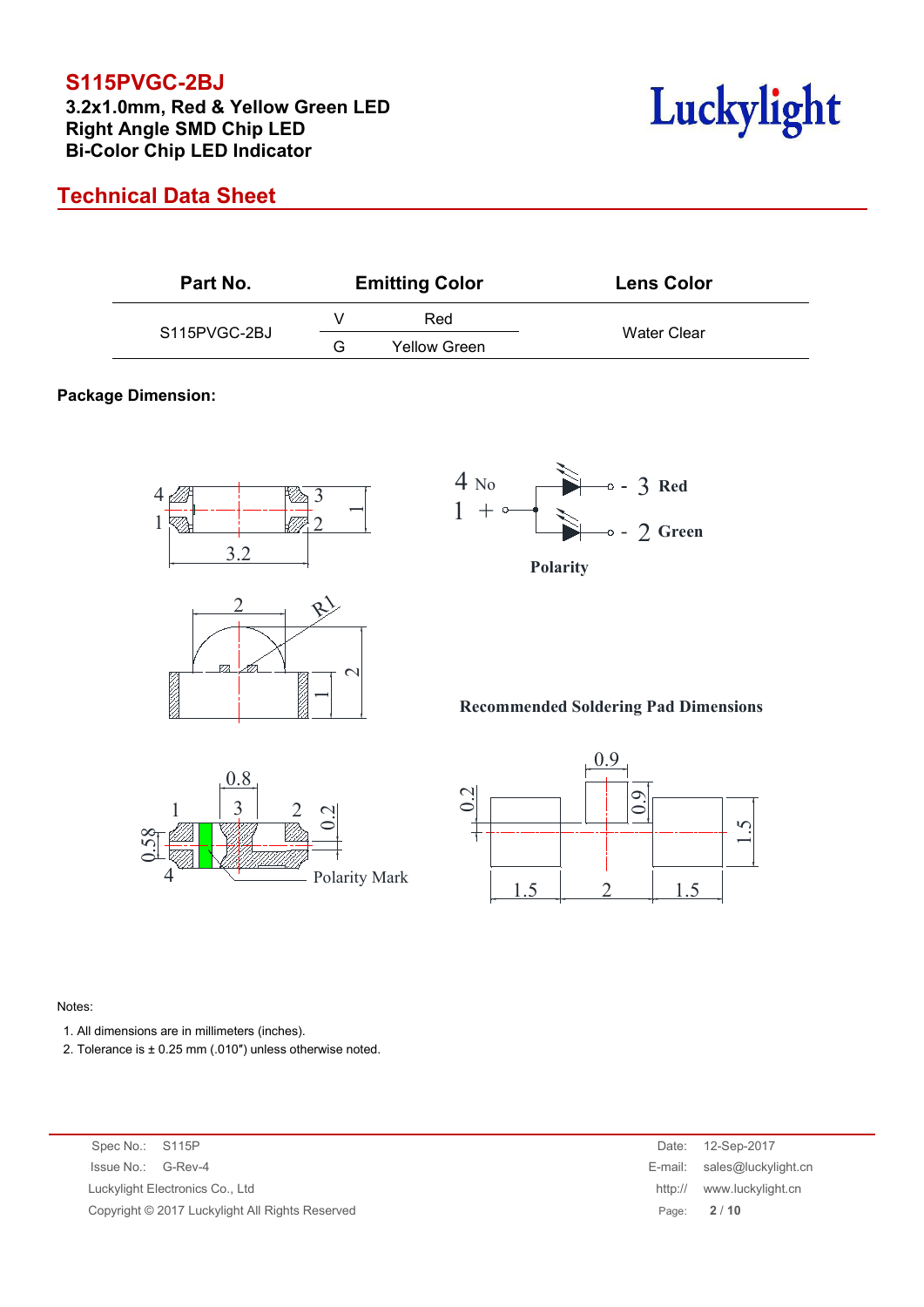**3.2x1.0mm, Red & Yellow Green LED**<br>
Right Angle SMD Chip LED<br>
Right Angle SMD Chip LED **Right Angle SMD Chip LED Bi-Color Chip LED Indicator**



## **Technical Data Sheet**

#### **Absolute Maximum Ratings at Ta=25**℃

| Symbol<br><b>Parameters</b> |                                      | <b>Emitting Color</b><br>Max. |    |  |
|-----------------------------|--------------------------------------|-------------------------------|----|--|
|                             | 60<br>Red                            |                               |    |  |
|                             | <b>Yellow Green</b>                  | 60                            | mW |  |
|                             | Red                                  | 100                           |    |  |
|                             | <b>Yellow Green</b>                  | 100                           | mA |  |
|                             | Red                                  | 25                            | mA |  |
|                             | <b>Yellow Green</b>                  | 25                            |    |  |
| <b>VR</b>                   | 5                                    |                               | V  |  |
| <b>ESD</b>                  | Red                                  | 2000                          | ٧  |  |
|                             | <b>Yellow Green</b>                  | 2000                          | V  |  |
| Topr                        | -40 $^{\circ}$ C to +80 $^{\circ}$ C |                               |    |  |
| <b>Tstg</b>                 | -40 $\degree$ C to +85 $\degree$ C   |                               |    |  |
| Tsld                        | 260℃ for 5 Seconds                   |                               |    |  |
|                             | <b>PD</b><br><b>IFP</b><br>IF        |                               |    |  |

Notes:

a. Derate linearly as shown in derating curve.

b. Duty Factor = 10%, Frequency = 1 kHz

| Spec No.: S115P                                 | Date:   | 12-Sep-2017                 |
|-------------------------------------------------|---------|-----------------------------|
| Issue No.: G-Rev-4                              |         | E-mail: sales@luckylight.cn |
| Luckylight Electronics Co., Ltd                 | http:// | www.luckylight.cn           |
| Copyright © 2017 Luckylight All Rights Reserved |         | Page: 3/10                  |
|                                                 |         |                             |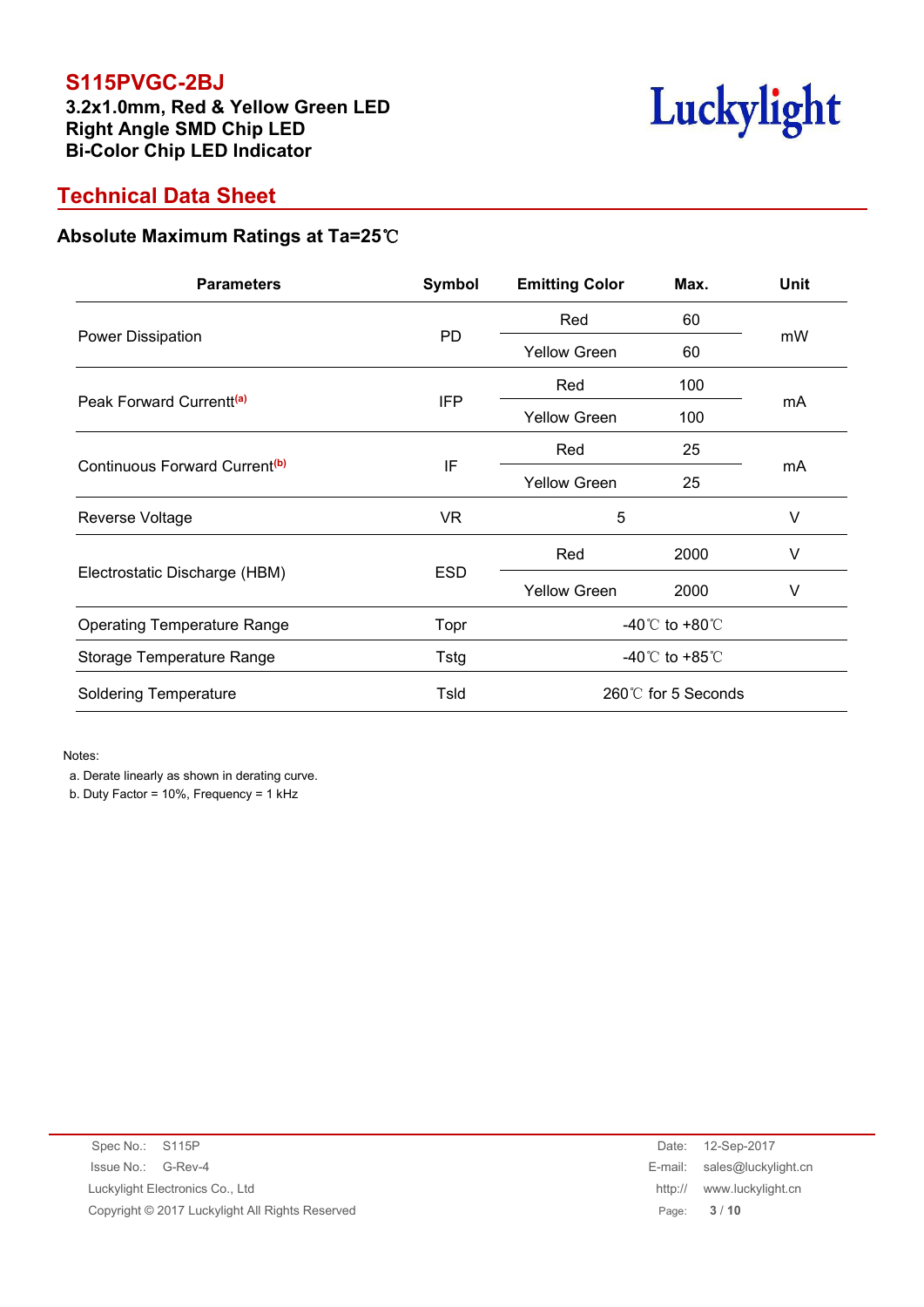## **3.2x1.0mm, Red & Yellow Green LED**<br> **Right Angle SMD Chin LED**<br>
Right Angle SMD Chin LED **Right Angle SMD Chip LED Bi-Color Chip LED Indicator**



## **Technical Data Sheet**

#### **Electrical Optical Characteristics at Ta=25**℃

| <b>Parameters</b>                  |                     | Symbol Emitting Color Min. |       | Typ. | Max.  | <b>Unit</b> | <b>Test Condition</b> |
|------------------------------------|---------------------|----------------------------|-------|------|-------|-------------|-----------------------|
| Luminous Intensity <sup>(a)</sup>  |                     | Red                        | 70    | 120  | $---$ | mcd         | IF=20mA               |
|                                    | $\mathsf{IV}$       | <b>Yellow Green</b>        | 30    | 50   | ---   |             |                       |
| Viewing Angle <sup>(b)</sup>       |                     | Red                        | $---$ | 120  | ---   | Deg         | IF=20mA               |
|                                    | 201/2               | <b>Yellow Green</b>        | $---$ | 120  | ---   |             |                       |
| Peak Emission Wavelength           |                     | Red                        | $---$ | 632  | ---   | nm          | IF=20mA               |
|                                    | λp                  | <b>Yellow Green</b>        |       | 575  |       |             |                       |
| Dominant Wavelength <sup>(C)</sup> |                     | Red                        | $---$ | 624  | $---$ | nm          | IF=20mA               |
|                                    | λd                  | <b>Yellow Green</b>        | ---   | 573  | ---   |             |                       |
| Spectral Line Half-Width           |                     | Red                        | $---$ | 20   | ---   |             | IF=20mA               |
|                                    | $\triangle \lambda$ | <b>Yellow Green</b>        |       | 20   |       | nm          |                       |
| Forward Voltage                    |                     | Red                        | 1.60  | 2.00 | 2.40  |             | IF=20mA               |
|                                    | <b>VF</b>           | <b>Yellow Green</b>        | 1.60  | 2.00 | 2.40  | $\vee$      |                       |
| <b>Reverse Current</b>             |                     | Red                        |       |      | 10    |             | $VR=5V$<br>μA         |
|                                    | IR.                 | Yellow Green               |       |      | 10    |             |                       |

Notes:

- a. ALuminous intensity is measured with a light sensor and filter combination that approximates the CIE eye-response curve.
- b. 2θ1/2 is the o -axis angle where the luminous intensity is 1⁄2 the peak intensity
- c. The dominant wavelength (λd) is derived from the CIE chromaticity diagram and represents the single wavelength which defines the color of the device.

Spec No.: S115P Date: 12-Sep-2017 Issue No.: G-Rev-4 E-mail: sales@luckylight.cn Luckylight Electronics Co., Ltd http:// www.luckylight.cn Copyright © 2017 Luckylight All Rights Reserved Page: **4** / **10**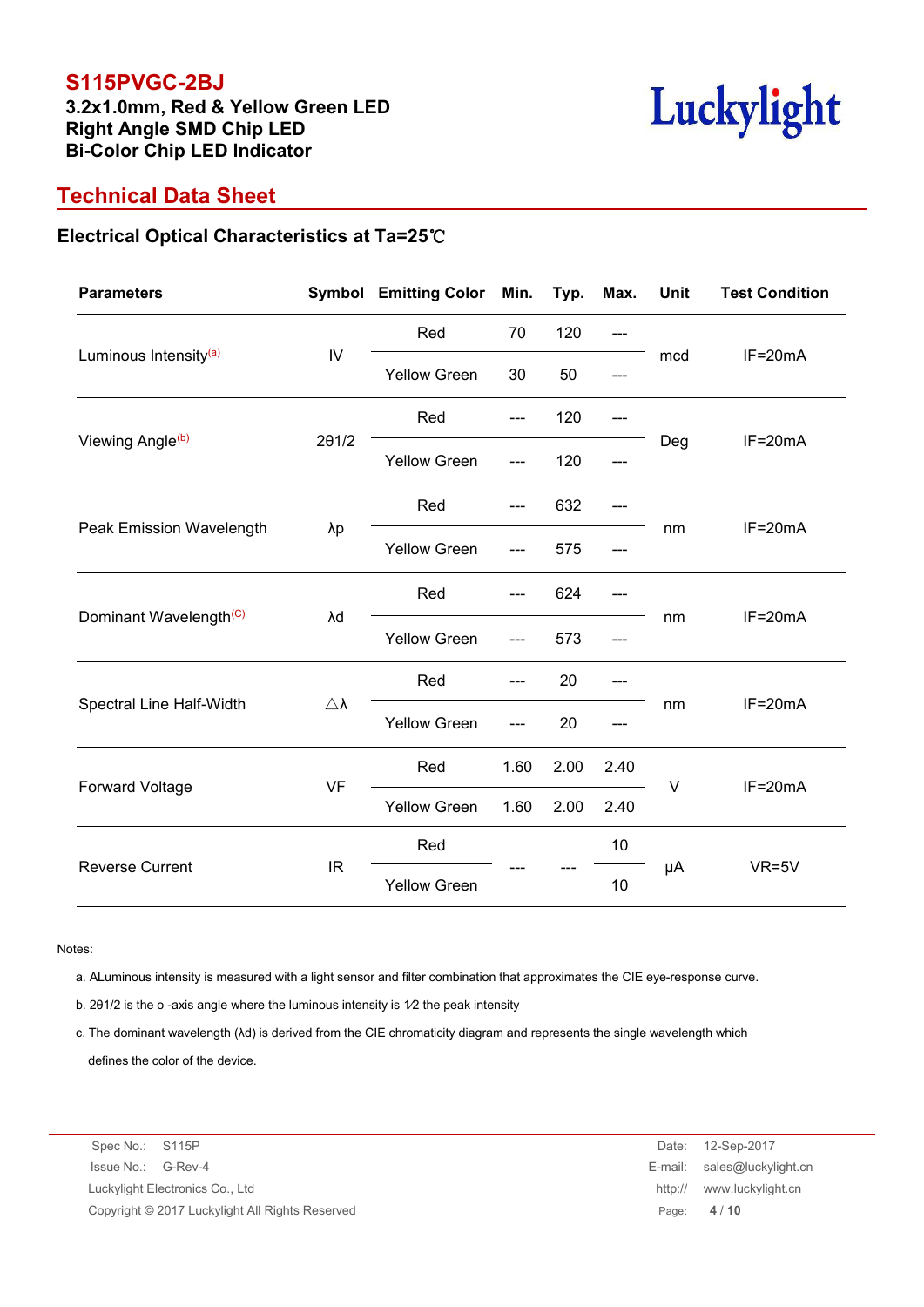**3.1.3P vGC-2DJ**<br>
3.2x1.0mm, Red & Yellow Green LED<br>
Right Angle SMD Chin LED **Right Angle SMD Chip LED Bi-Color Chip LED Indicator**

## **Technical Data Sheet**

#### **Typical Electrical / Optical Characteristics Curves (25**℃ **Ambient Temperature Unless Otherwise Noted)**



Forward Current & Forward Voltage  $\sum_{k=1}^{20}$  10  $\mathord{\mathbb C}$  $\begin{array}{c|c}\n\text{E} & 40 \\
\text{E} & 30\n\end{array}$  $\overline{\mathcal{Z}}$   $\perp$ Ta=25℃  $0 \frac{1}{1.6}$  1.8 10 20 30 40 50  $2.0$  2.2 Forward Voltage VF (V) 2.4 2.6

Luminous Intensity & Forward Current





Spec No.: S115P Date: 12-Sep-2017 Issue No.: G-Rev-4 E-mail: sales@luckylight.cn Luckylight Electronics Co., Ltd Copyright © 2017 Luckylight All Rights Reserved

| Date:   | 12-Sep-2017         |
|---------|---------------------|
| E-mail: | sales@luckylight.cn |
| http:// | www.luckylight.cn   |
| Page:   | 5/10                |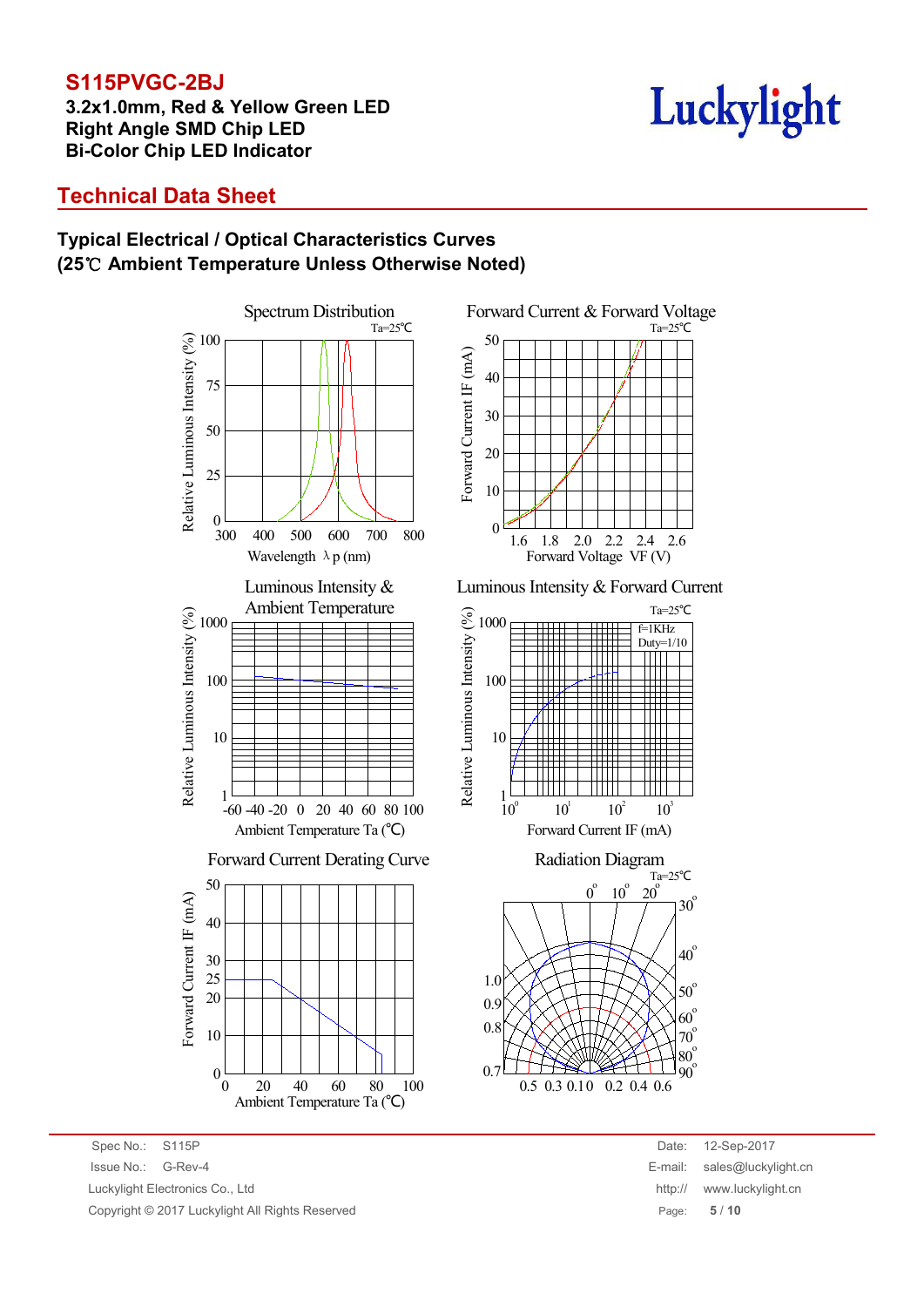**3.2x1.0mm, Red & Yellow Green LED**<br> **Right Angle SMD Chip LED**<br> **Right Angle SMD Chip LED Right Angle SMD Chip LED Bi-Color Chip LED Indicator**



### **Technical Data Sheet**

#### **Reel Dimensions:**



Unit: mm Tolerance:  $\pm$  0.25mm

#### **Carrier Tape Dimensions:**

Loaded quantity 3000 pcs per reel.



Spec No.: S115P Date: 12-Sep-2017 Issue No.: G-Rev-4 E-mail: sales@luckylight.cn Luckylight Electronics Co., Ltd http:// www.luckylight.cn Copyright © 2017 Luckylight All Rights Reserved Page: **6** / **10**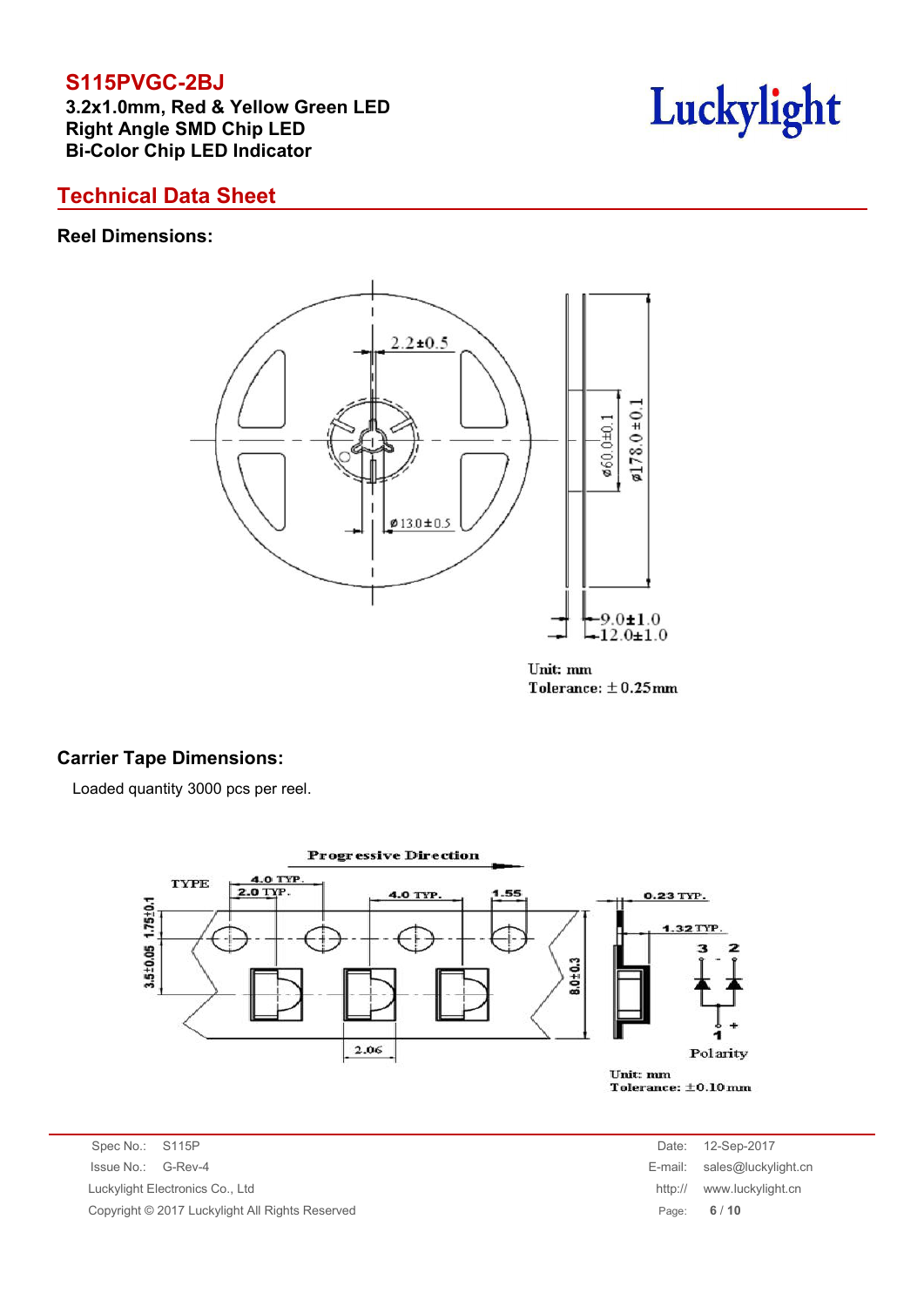## **3.2x1.0mm, Red & Yellow Green LED**<br>
Right Angle SMD Chip LED<br>
Right Angle SMD Chip LED **Right Angle SMD Chip LED Bi-Color Chip LED Indicator**



## **Technical Data Sheet**

#### **Packing & Label Specifications:**

Moisture Resistant Packaging:



Label



| Spec No.: S115P                                 | Date:      | 12-Sep-2017                 |
|-------------------------------------------------|------------|-----------------------------|
| Issue No.: G-Rev-4                              |            | E-mail: sales@luckylight.cn |
| Luckylight Electronics Co., Ltd                 | http://    | www.luckylight.cn           |
| Copyright © 2017 Luckylight All Rights Reserved | Page: 7/10 |                             |
|                                                 |            |                             |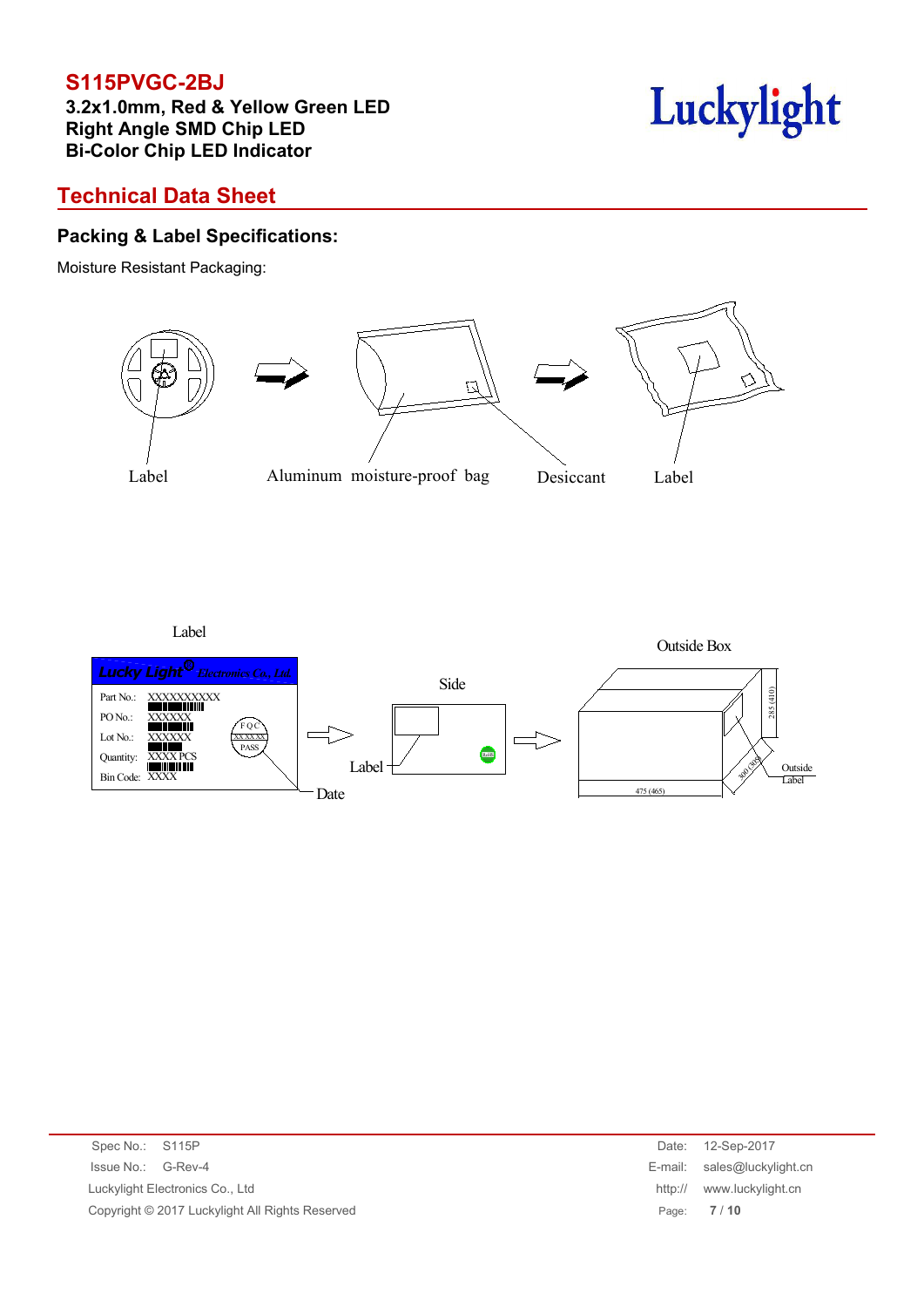#### **3.2x1.0mm, Red & Yellow GreenLED Right Angle SMD Chip LED Bi-Color Chip LED Indicator**

# Luckylight

## **Technical Data Sheet**

## **CAUTIONS**

#### **1. Handling Precautions:**

- 1.1. Handle the component along the side surfaces by using forceps or appropriate tools.
- 1.2. Do not directly touch or handle the silicone lens surface. It may damage the internal circuitry.
- 1.3. Do not stack together assembled PCBs containing exposed LEDs. Impact may scratch the silicone lens or damage the internal circuitry.



Compare to epoxy encapsulant that is hard and brittle, silicone is softer and flexible. Although its characteristic significantly reduces thermal stress, it is more susceptible to damage by external mechanical force. As a result, special handling precautions need to be observed during assembly using silicone encapsulated LED products. Failure to comply might lead to damage and premature failure of the LED.

#### **2. Storage**

- 2.1.Do not open moisture proof bag before the products are ready to use.
- 2.2.Before opening the package, the LEDs should be kept at 30°C or less and 60%RH or less.
- 2.3.The LEDs should be used within a year.
- 2.4.After opening the package, the LEDs should be kept at 30°C or less and 60%RH or less.
- 2.5.The LEDs should be used within 168 hours after opening the package.
- 2.6.If the moisture adsorbent material has fabled away or the LEDs have exceeded the storage time, baking treatment should be performed using the following conditions. Baking treatment: 65±5°C for 24 hours.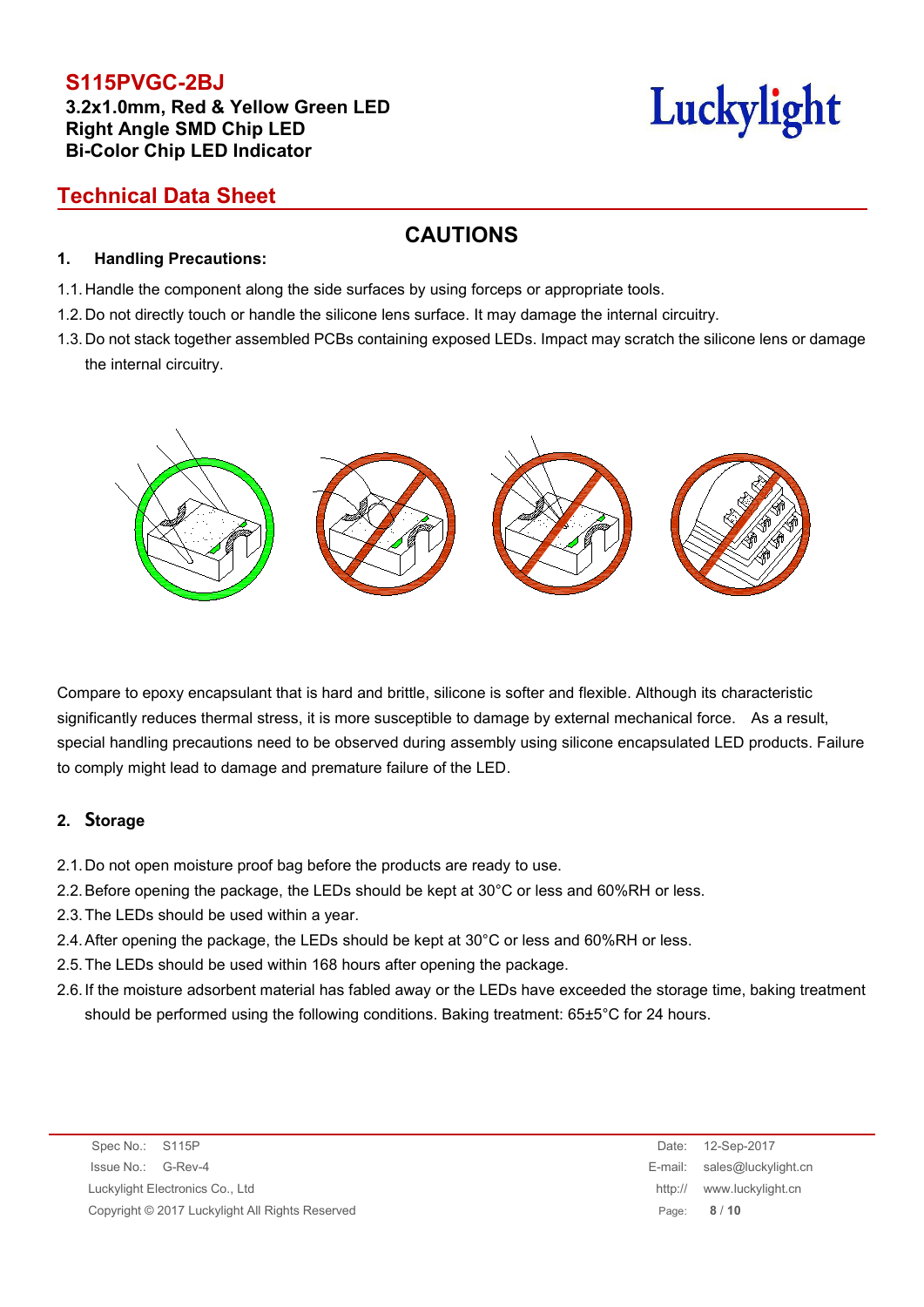**3.2x1.0mm, Red & Yellow GreenLED Right Angle SMD Chip LED Bi-Color Chip LED Indicator**



## **Technical Data Sheet**

#### **3. Soldering Condition**

#### 3.1.Pb-free solder temperature profile



- 3.2.Reflow soldering should not be done more than two times.
- 3.3.When soldering, do not put stress on the LEDs during heating.
- 3.4.After soldering, do not warp the circuit board.
- 3.5. Recommended soldering conditions:

| Reflow soldering |                               | Soldering iron |                      |  |  |
|------------------|-------------------------------|----------------|----------------------|--|--|
| Pre-heat         | $150 - 200^{\circ}$ C         | Temperature    | $300^{\circ}$ C Max. |  |  |
| Pre-heat time    | 120 sec. Max.                 | Soldering time | 3 sec. Max.          |  |  |
| Peak temperature | $260^{\circ}$ C Max.          |                | (one time only)      |  |  |
| Soldering time   | 10 sec. Max. (Max. two times) |                |                      |  |  |

3.6.Because different board designs use different number and types of devices, solder pastes, reflow ovens, and circuit boards, no single temperature profile works for all possible combinations.